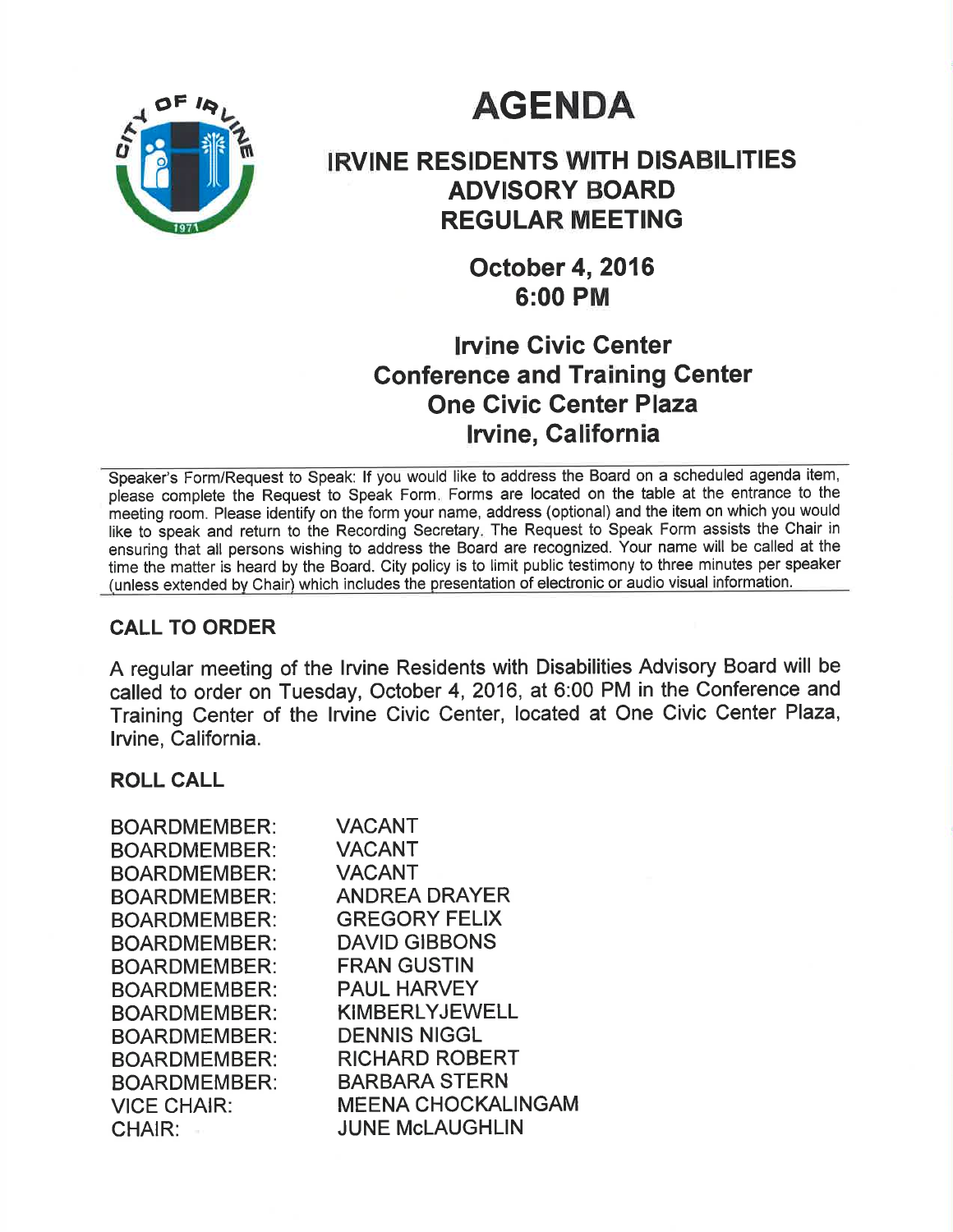## PLEDGE OF ALLEGIANCE

## **INTRODUCTIONS**

## PRESENTATIONS

## ANNOUNCEMENTS/COMMITTEE REPORTS/BOARD REPORTS

Announcements are for the purpose of presenting brief comments or reports, are subject California Government Code Section 54954.2 of the Brown Act and are limited to 15 minutes per meeting.

#### Announcements/Reports

- <sup>1</sup>. Staff Announcements/Reports
	- Disability Services Program update
	- o Disability Services Newsletter
- 2. Board member Announcements/Reports

#### **Committee Announcements/Reports**

3. Community Awards Program

## ADDITIONS AND DELETIONS TO THE AGENDA

Additions to the agenda are limited by California Government Code Section 54954.2 of the Brown Act and for those items that arise after the posting of the Agenda and must be acted upon prior to the next Board meetinq

#### PUBLIC COMMENTS

Any member of the public may address the Board on items within the Board's subject matter jurisdiction but which are not listed on the Agenda during PUBLIC COMMENTS. However, no action may be taken on matters that are not part of the posted agenda. PUBLIC COMMENTS are scheduled for 30 minutes and are limited to 3 minutes per person. lf you wish to speak, please complete a Speaker's Form and submit it to the Recordinq Secretary

#### BOARD BUSINESS

## 1. APPROVAL OF IRVINE RESIDENTS WITH DISABILITIES ADVISORY BOARD MINUTES

ACTION: Approve minutes of the lrvine Residents with Disabilities Advisory Board regular meeting held September 6, 2016.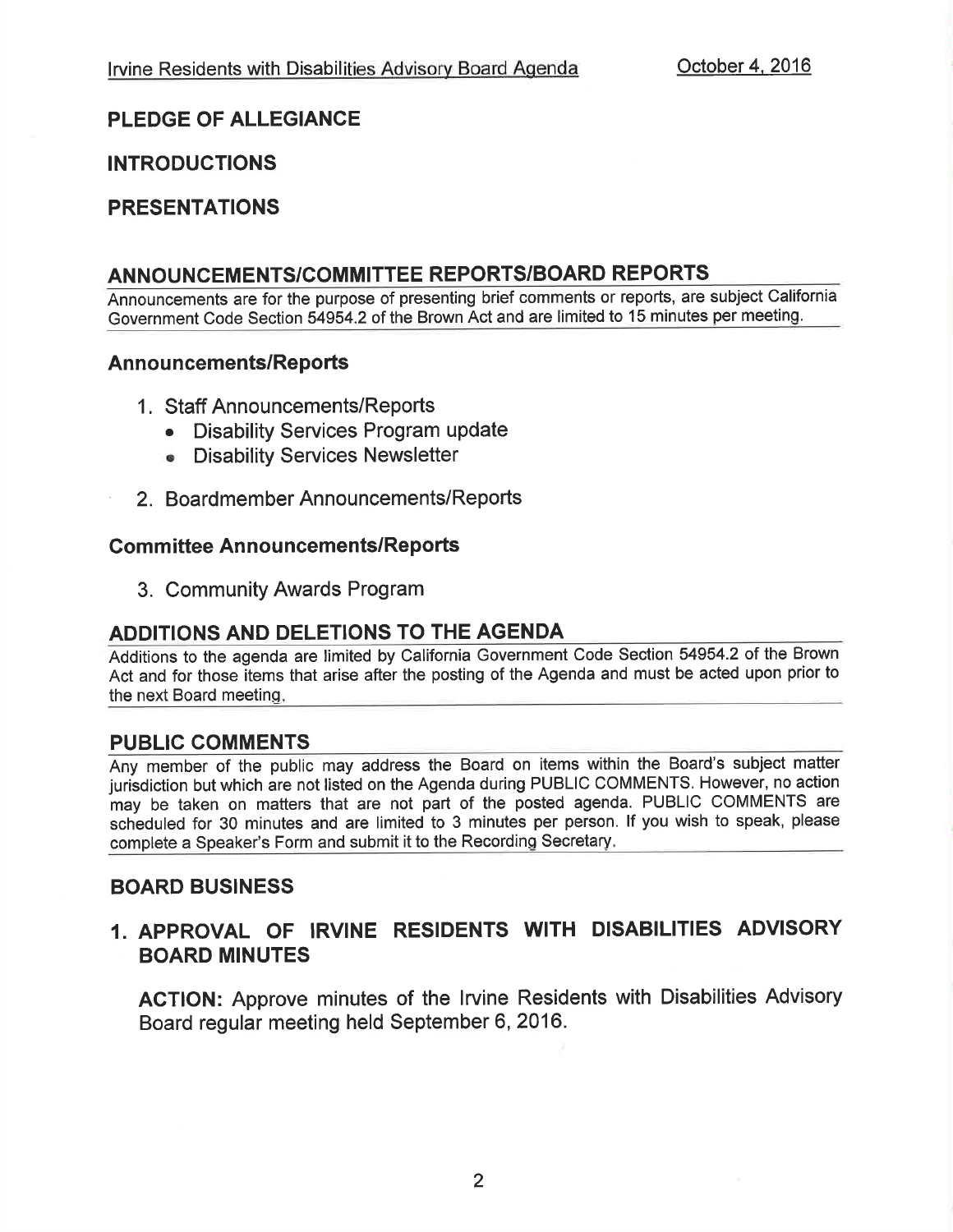#### BOARD DISCUSSION

Needs Assessment Request for Proposal

ADJOURNMENT to an lrvine Residents with Disabilities Advisory Board regular meeting, Tuesday, November 1, 2016, 6:00 p.m., Irvine Civic Center, 1 Civic Center Plaza, lrvine, California.